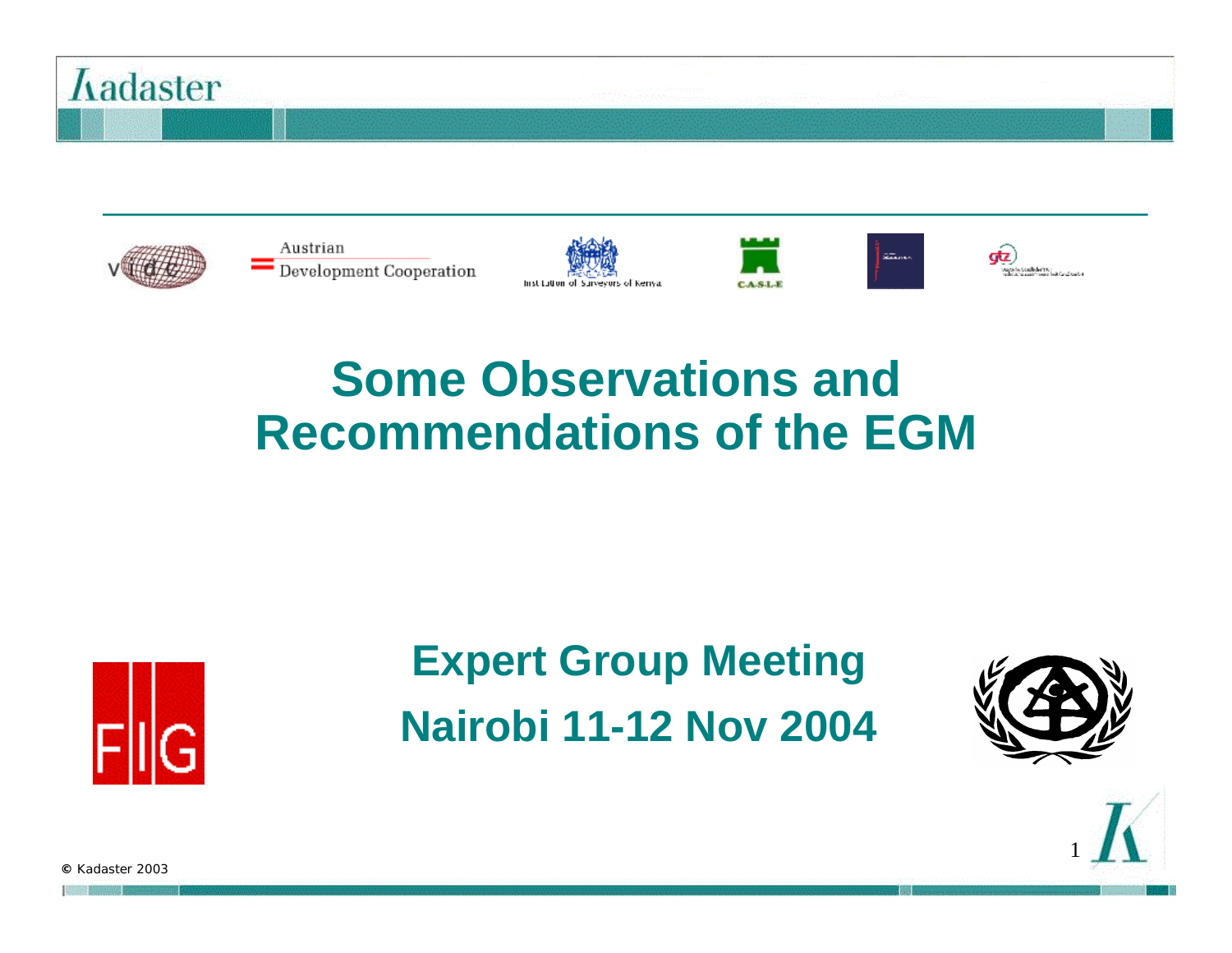#### *Aadaster*

#### **Guidelines**

#### **□ ToR Expert Group Meeting**

- **- secure land tenure**
- **- new legal framworks**
- **- new tools**

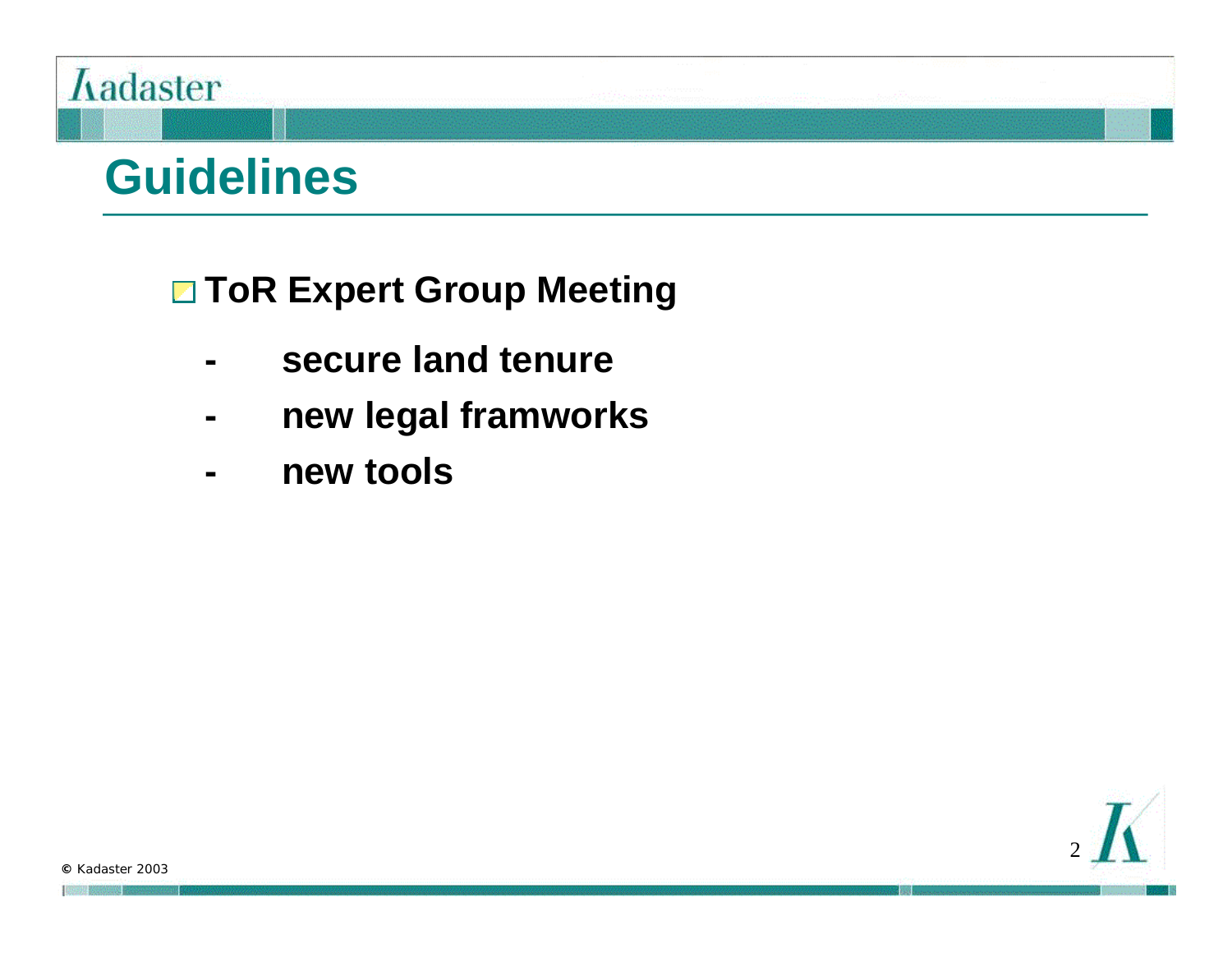## **Observations land tenure**

- **Residential licenses in urban areas to be converted to full title later (Tanzania)**
- **Flexible land tenure system: individual starter title but groupbased (Namibia)**
- **Certification in 2 phases related from local to spatialframework (Ethiopia)**
- **Certificate of ownership (Uganda)**
- **Certificate of occupency (Uganda)**

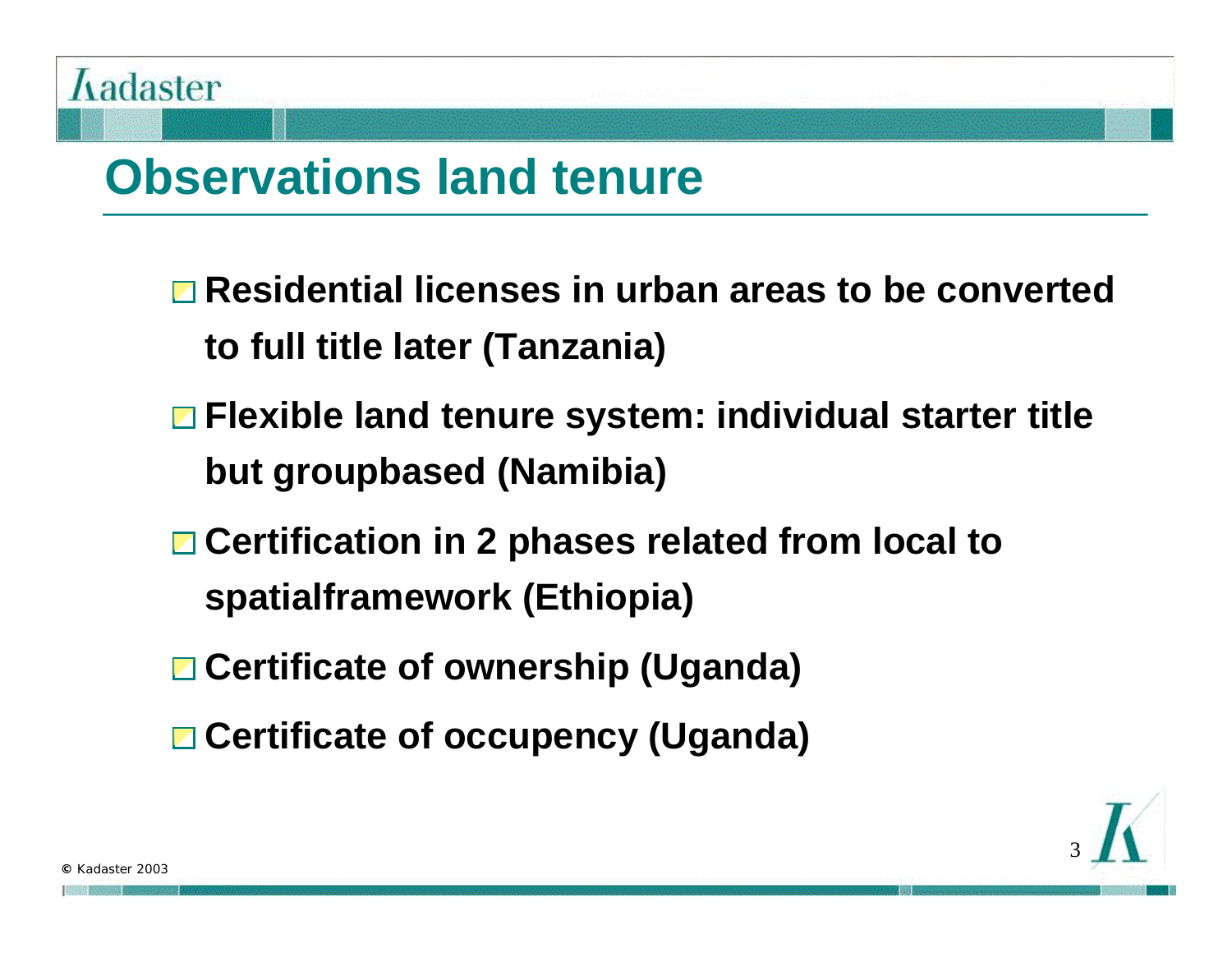

#### **Observations Land tenure**

- **Three forms of leases, primary, demarcated, registrable (Lesotho)**
- **Possessory title recognition, transfer into formal system + remedy (Jude, Indonesia)**
- **Land tenure certificates (Benin)**

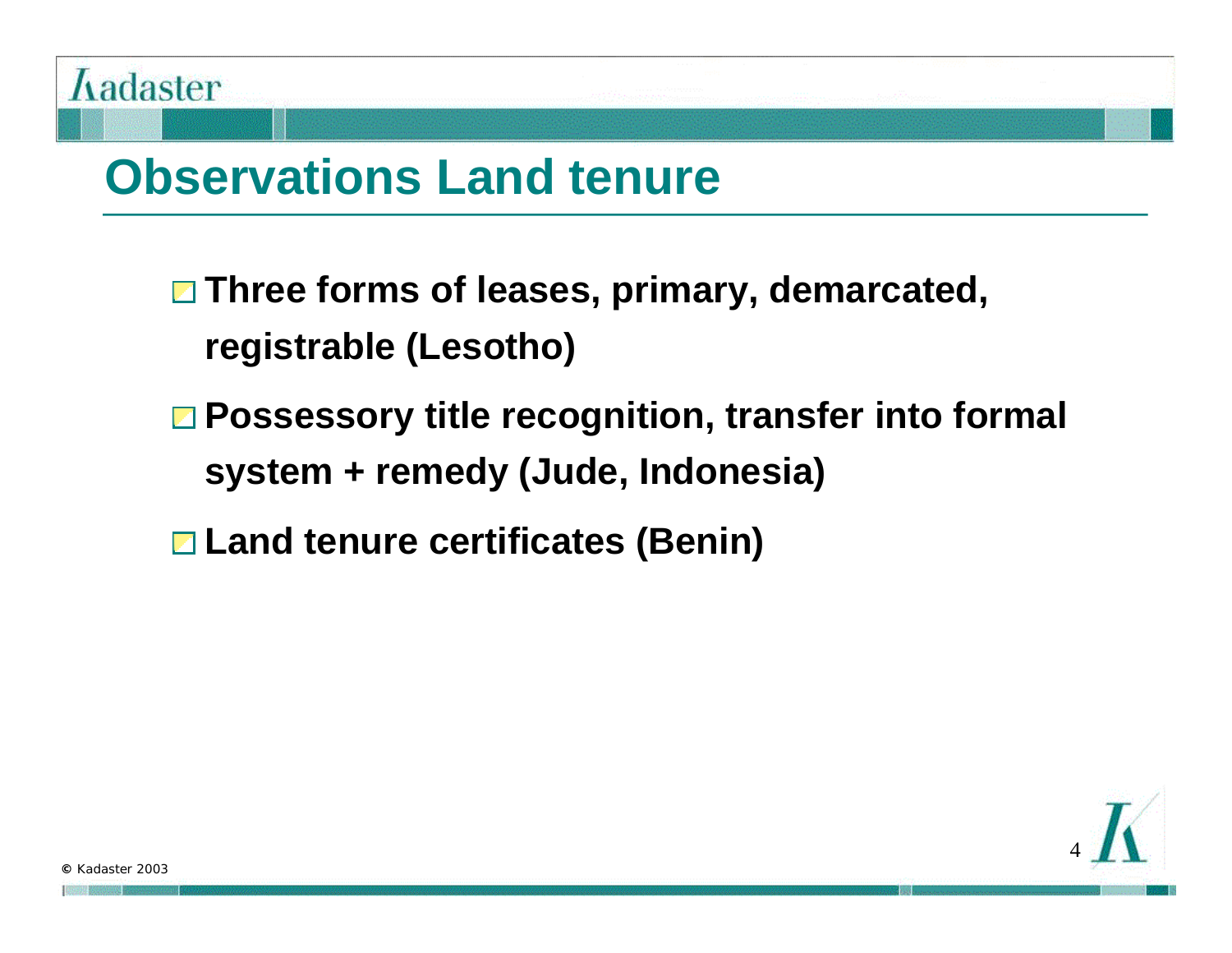#### **Observations process**

- **Land owners to prepare their own plans (Zambia)**
- **Demarcation of 'big' boundaries of group ranches and trust lands (Kenya)**
- **Working backwards to reconstruct process (SA)**
- **evidence from different sources (SA)**
- **Predictable processes provide certainty (SA)**
- **Hierarchie of evidence SA)**
- **Informal land delivery processes effective where formal are not (Rakodi)**

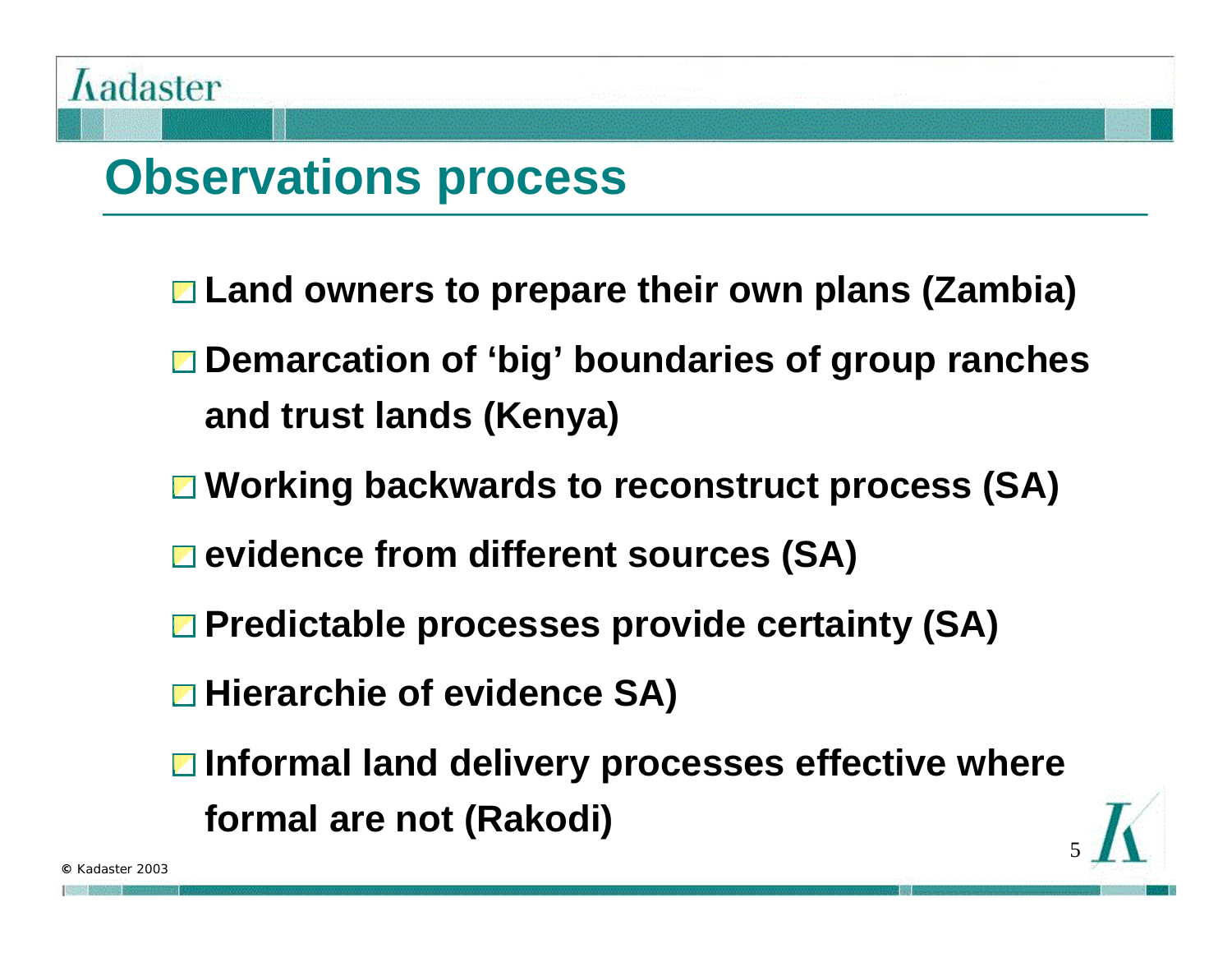#### **Observations processes**

- **Access for the poor only plotsharing and inheritance (Rakodi)**
- **Formal registration urban and rural >5 ha en local registration <5 ha (Rwanda)**
- **Demarcation on local demand (Uganda)**
- **Identifying and mapping land rights through Plan Foncier Rural (IC, Benin,Burk Faso, Guinee)**
- **Land tenure certificates (Benin)**

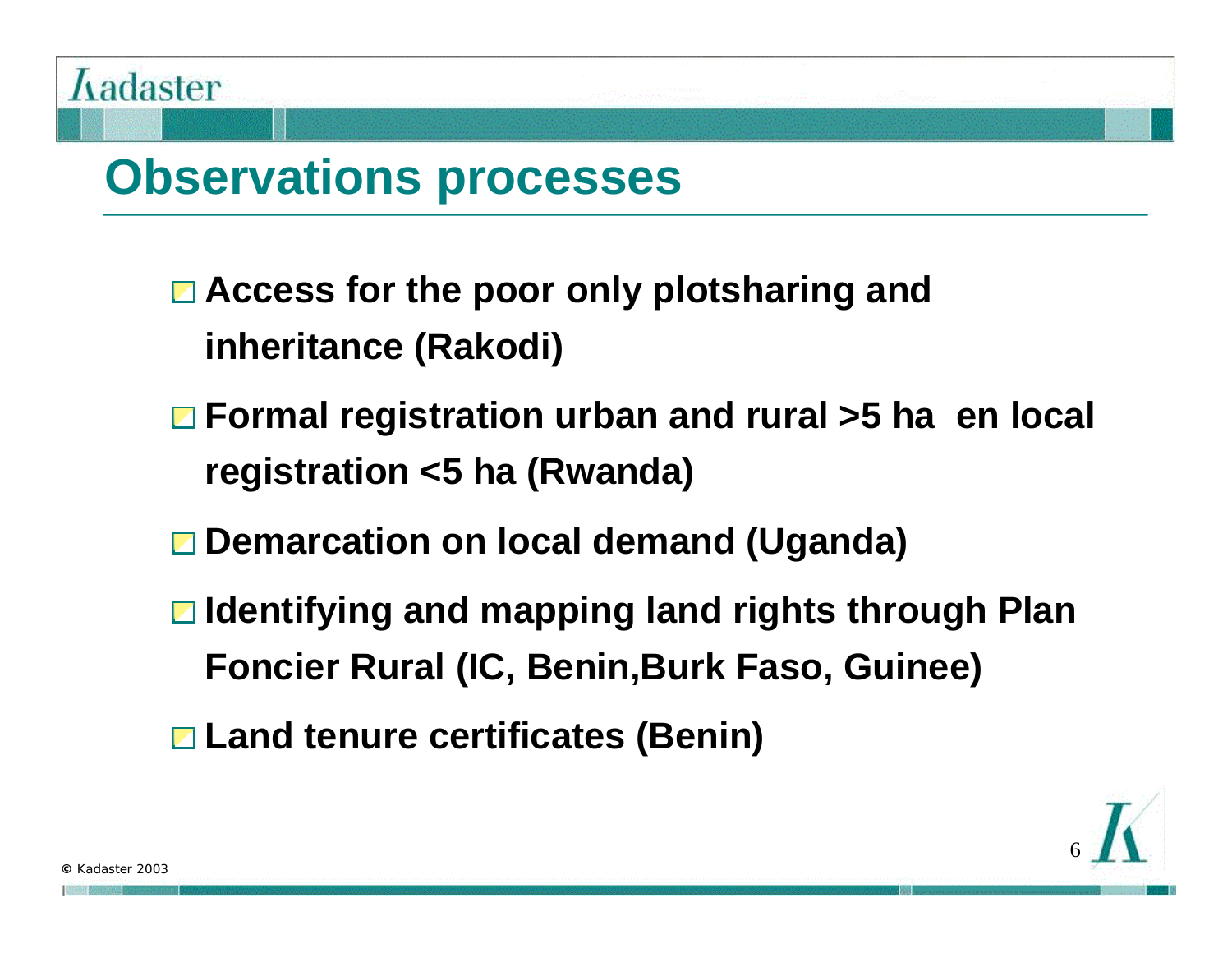#### **Observations processes**

- **Creation of land records prior to land registration (Lesotho)**
- **Let people decide which customary rights should be recorded (Benin)**
- **Malpractice resistent processes (Zambia)**
- Neocustomary land delivery good alternative for **formal (Durand)**
- **Viability on the on the long run questionable, land policy (Durand)**

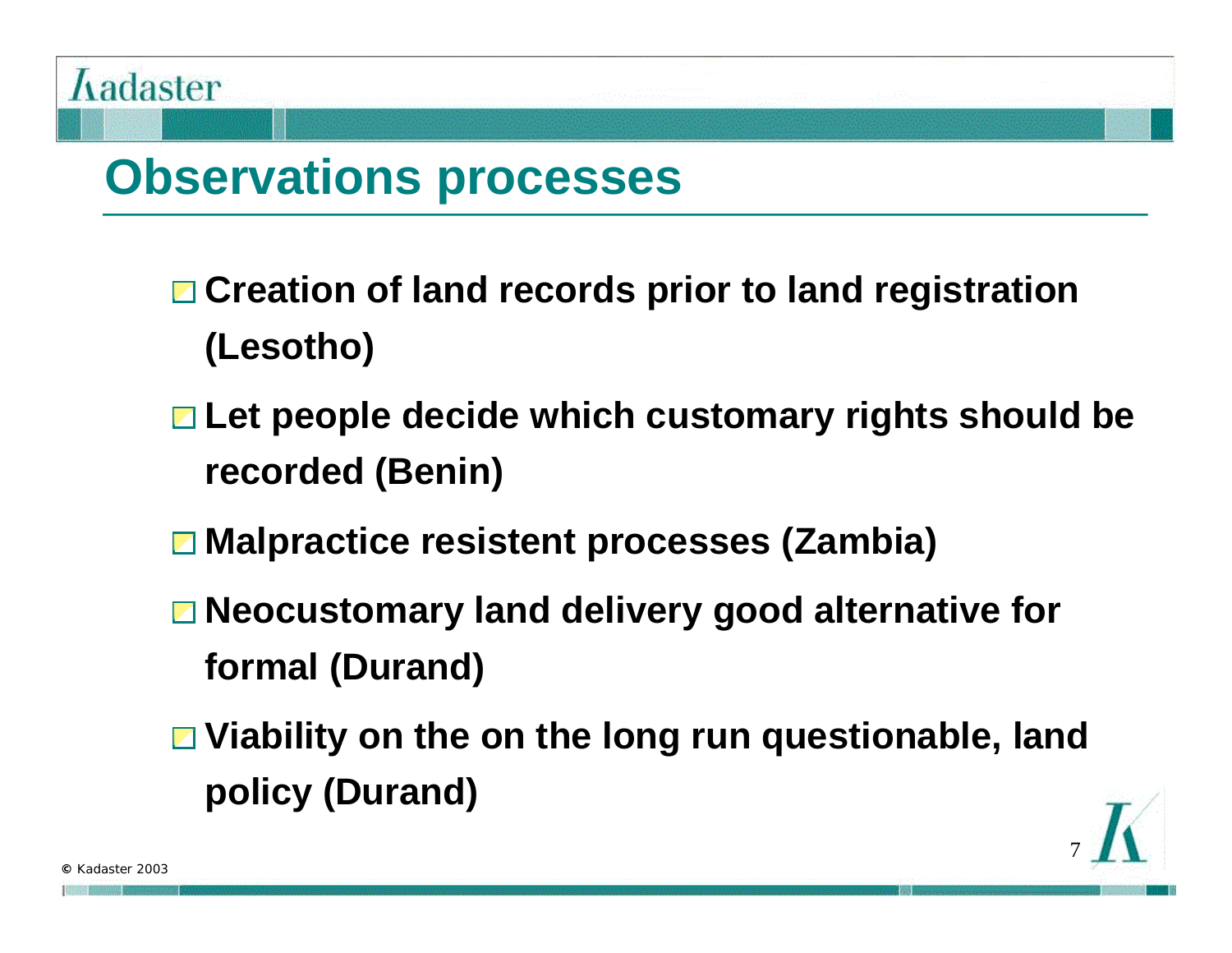

#### **Observations processes**

**Kenya from individual titling 1956 to also group ranches and trust land 1968**

- **Tribal Land Integrated Management System (Botswana)**
- **Public Private land**
- **Urban Rural Land**

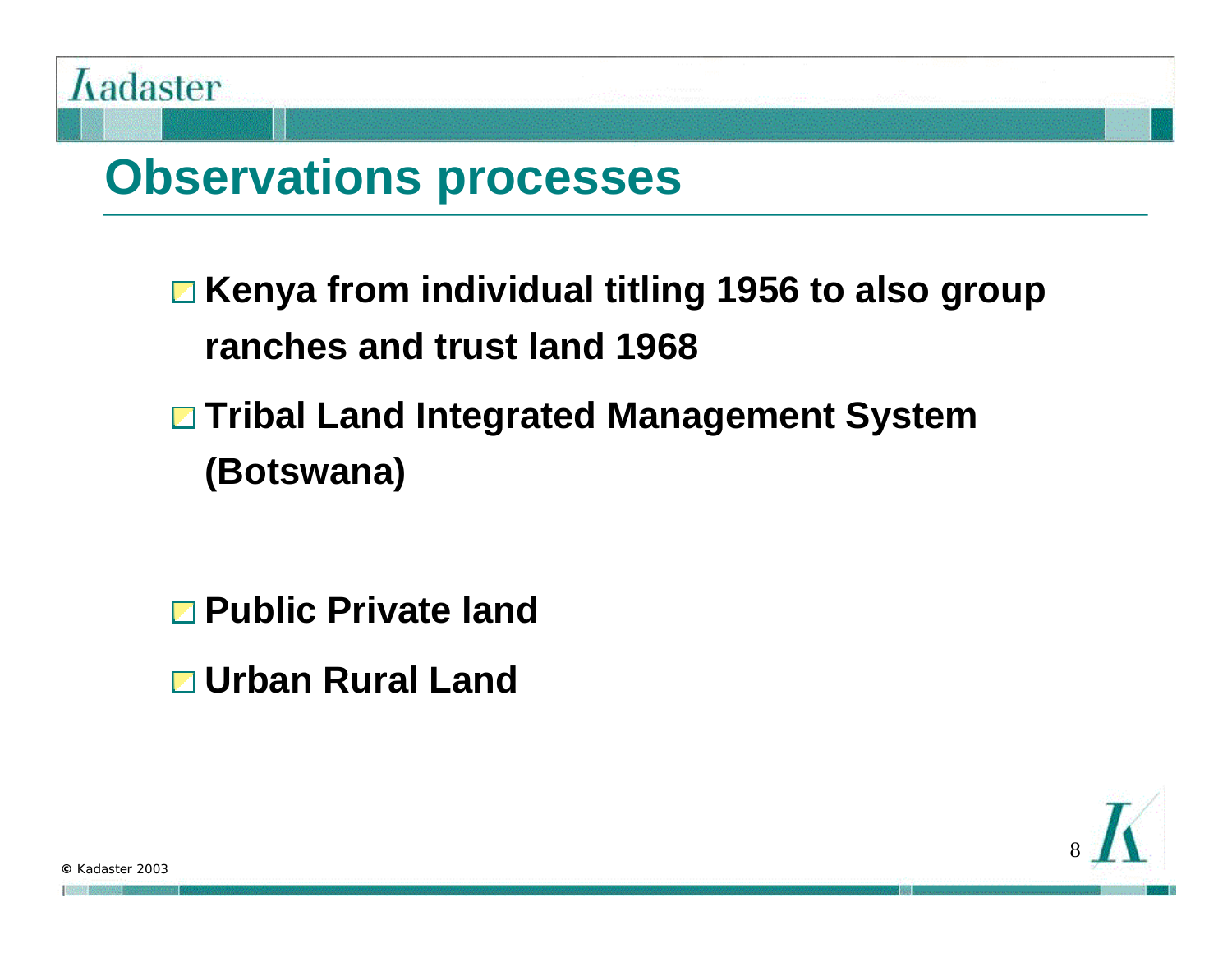# **Aadaster**

### **Various**

- **Subdivision group ranches ; Relation with wildlife**
- **Role of chiefs**
- **Delivering functions land boards**
- **Social legitimacy but no local political interference**
- **Customary systems borrow from formal**
- **Decentralisation**
- **Gender in Rwanda and Zambia**
- **Role of universities**

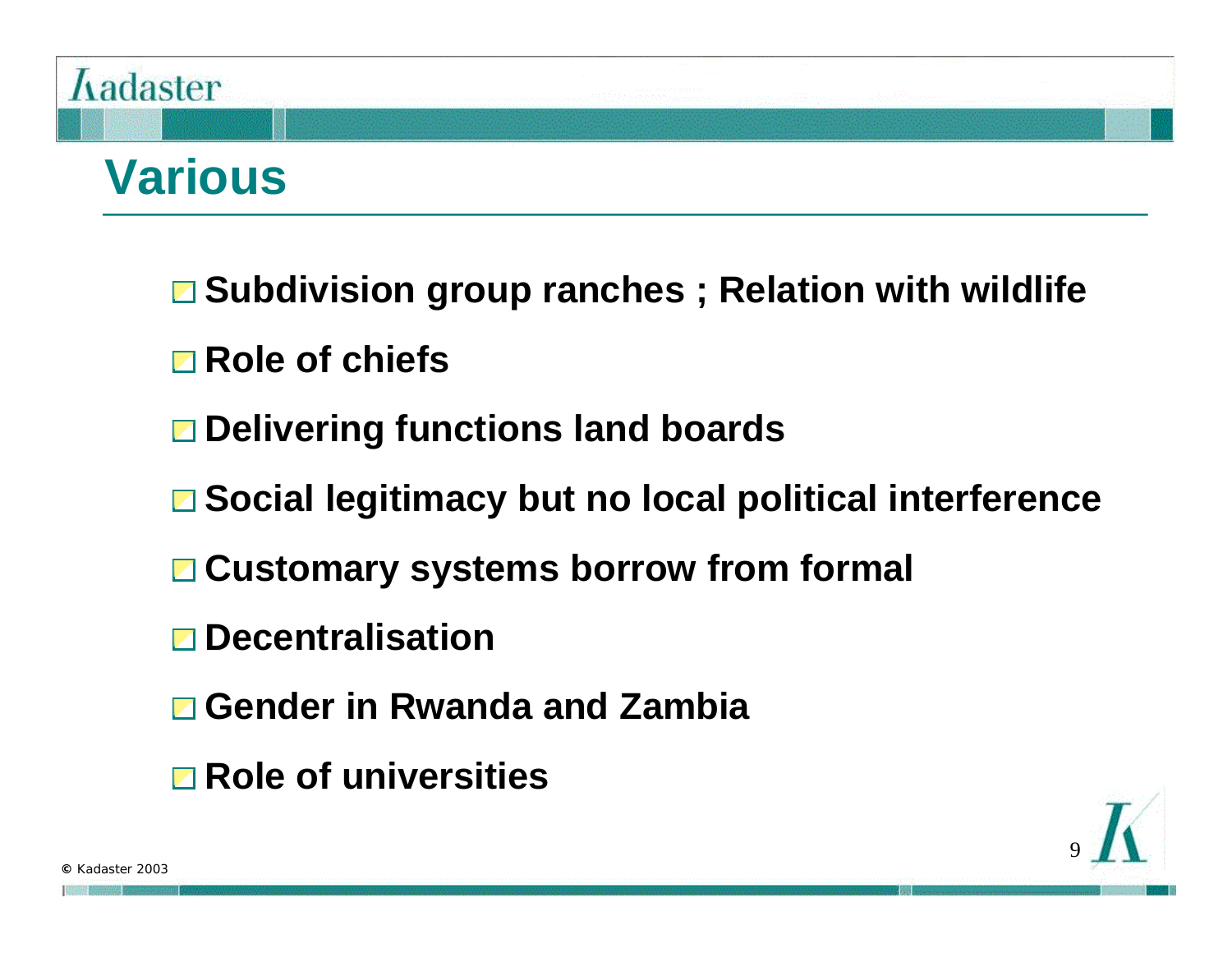

### **Recommendations**

- **All options are open and should be explored**
- **Innovative (land tenure, deliery, administration, evidence, technology)**
- **Informal land delivery should be tolerate and accomodated (weaknesses, strengths)**
- **Evolutionary approach (Ethiopia, Tanzania, Namibia, Rwanda, Lesotho, indonesia)**
- **Inclusion of derived rights (water, grazing, pastoralists)**

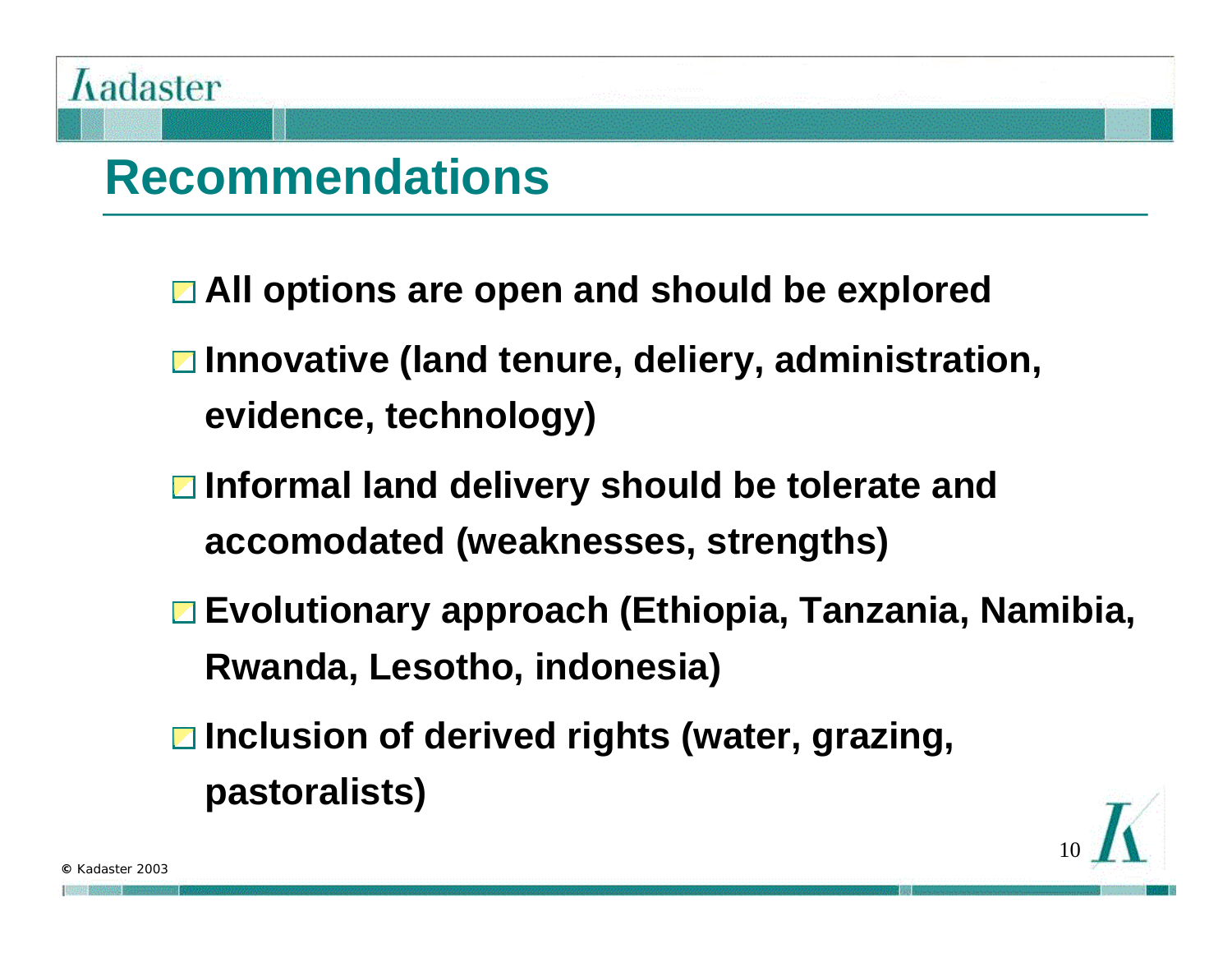

#### **Recommendations**

**Policy + effect implementation (Kenya, Uganda). Relationship institutional and operational.**

**Taxation to fund reform and upgrading**

**Capacity building: better performance through education, research and consulting and deceralsied institutes** 

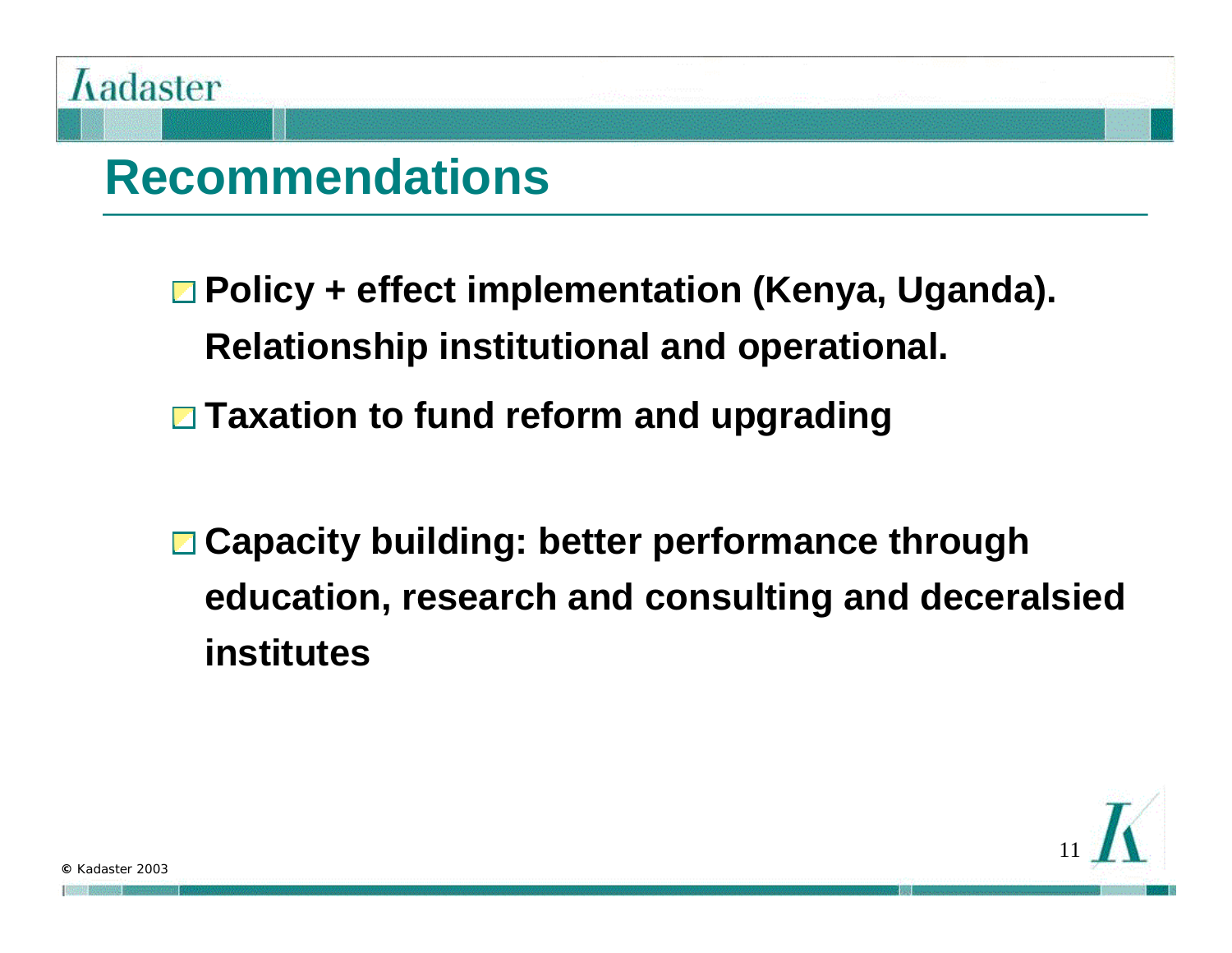

#### **Recommendations**

- **Technology (orthophotos, satellite images, GPS) provides good base in case fulfilled conditions**
- **Develop standards with industry**
	- **(data & processes)**

- **Dynamic (start with fiscal cadastre?)**
- **Maintenance guaranteed**
- **Sustainable investment**